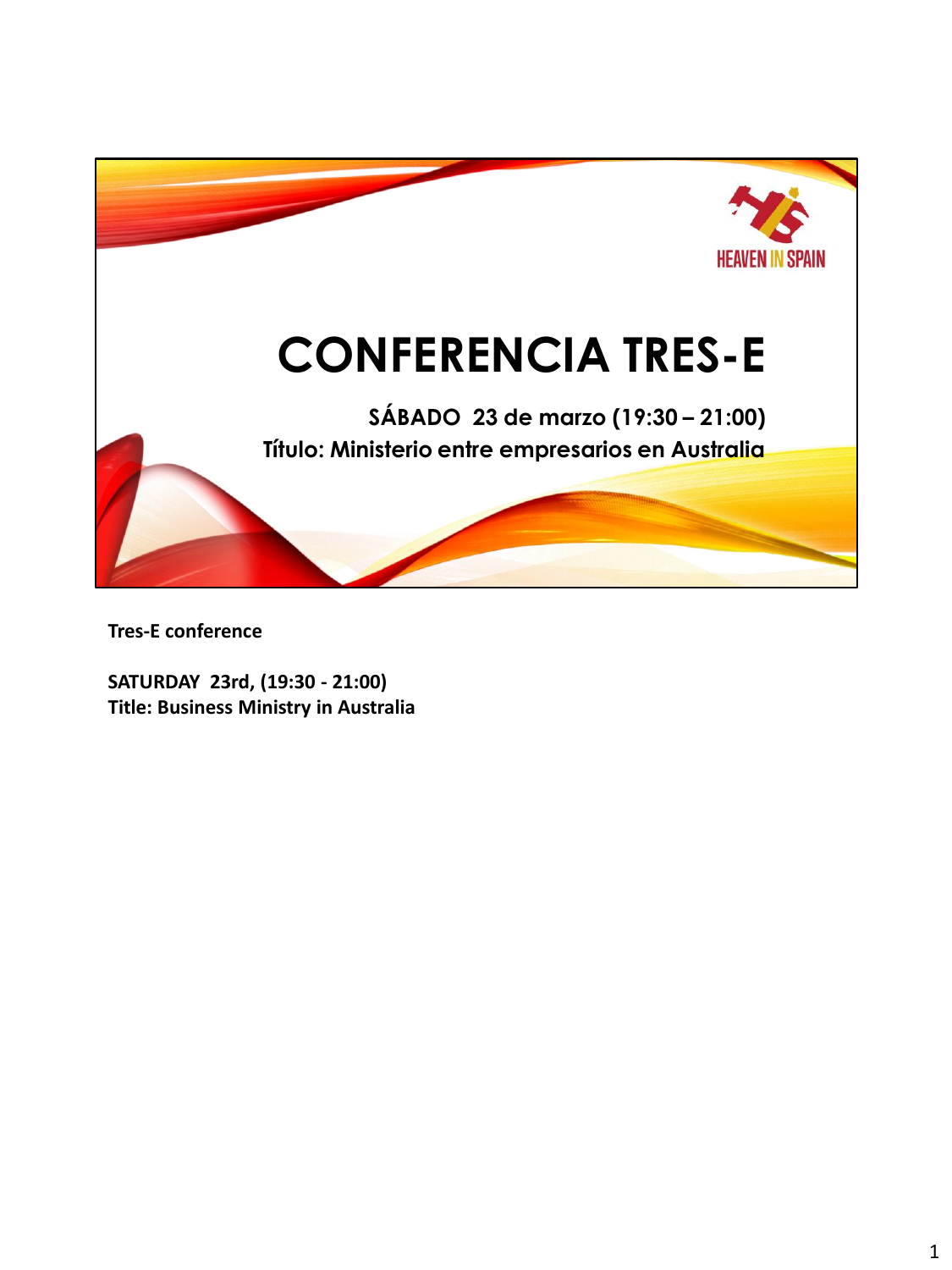

"I believe one of the next great moves of God is going to be through the believers in the workplace" **Billy Graham**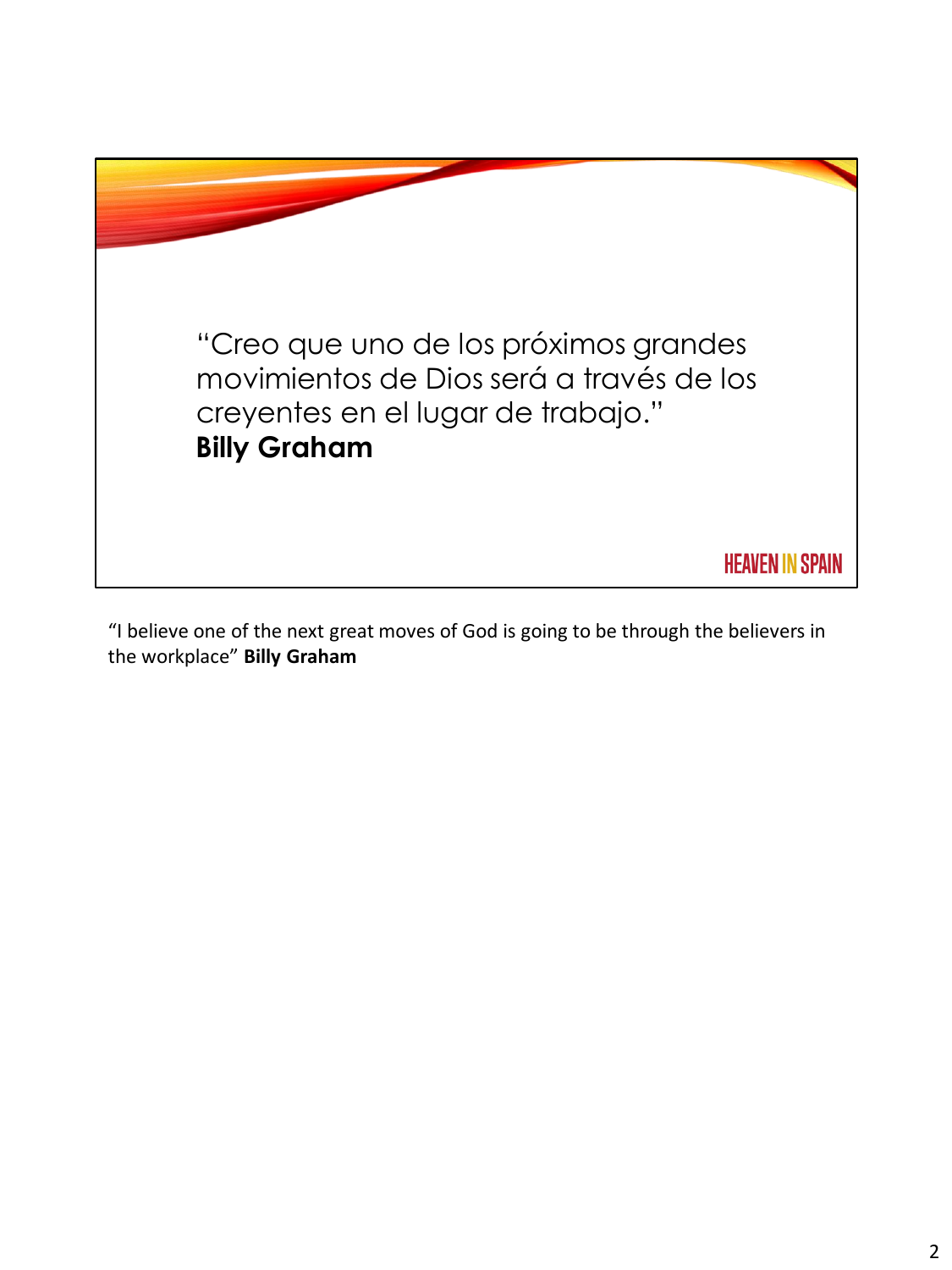

**4 Types Of Christian Business in Australia**

- **1. Givers to ministries, missions and churches**
- **2. Businesses that do mission**
- **3. Business as mission**
- **4. Kingdom pioneers**

**All of these are important and we should respond to the Lord as He leads us in them**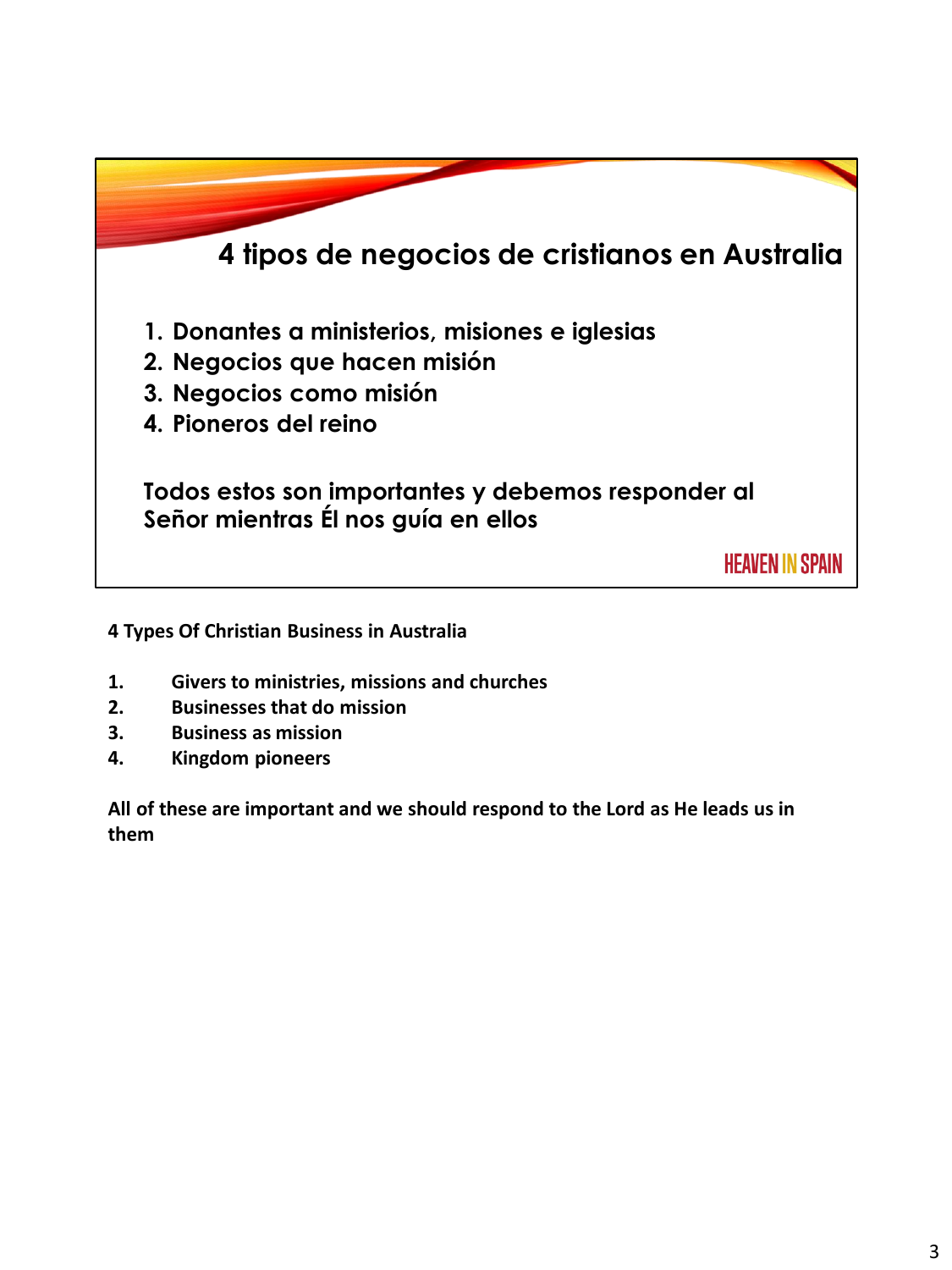

**Christian Business Networks in Australia**

- **1. Local Church Business Groups**
- **2. City-wide associations/ conferences**
- **3. National organisations**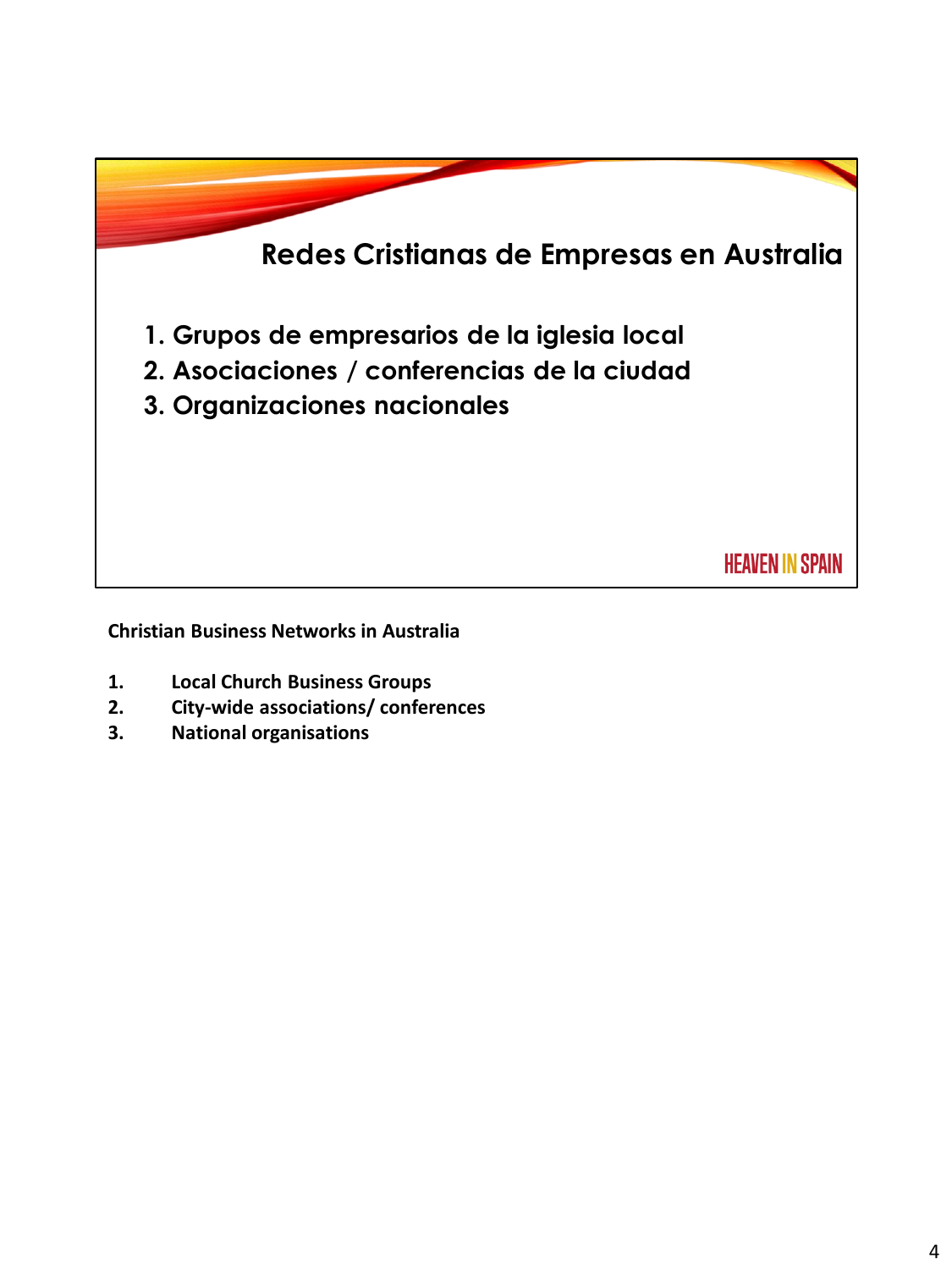### **Donantes a misiones, ministerios e iglesias.**

- **Jesús confió en las personas ricas que "ayudaban con sus propios recursos" (Lucas 8:3)**
- **Dios llama a las personas "con recursos" junto a los visionarios que no son llamados o dotados para hacer dinero. Los pastores y empresarios no deberían avergonzarse de esto**
- **La regla de Pareto o 80/20 se aplica a las ofrendas de la iglesia**
- **Hillsong +100M\$ p.a., 1,8 millones de seguidores de Instagram y 3,4 millones de suscriptores de YouTube (enero de 2019). Comenzó como una pequeña iglesia hace 30 años**
- **La iglesia pentecostal en Australia es la única iglesia en crecimiento y es criticada por los medios por su riqueza** HEAVEN IN SPAIN

**Givers to missions, ministries and churches**

**Jesus relied on wealthy people who "provided for Him from their substance" (Luke 8:3).** 

**God calls people "of substance" alongside visionaries who are not called or gifted in making money. Pastors and business people should not be embarrassed about this The Pareto or 80/20 rule applies to church giving**

**Hillsong \$100M+ p.a. 1.8 million Instagram followers and 3.4 million YouTube subscribers (January 2019) – It started as a small church 30 years ago**

**The Pentecostal church in Australia is the only growing church and it is criticised by the media for its wealth**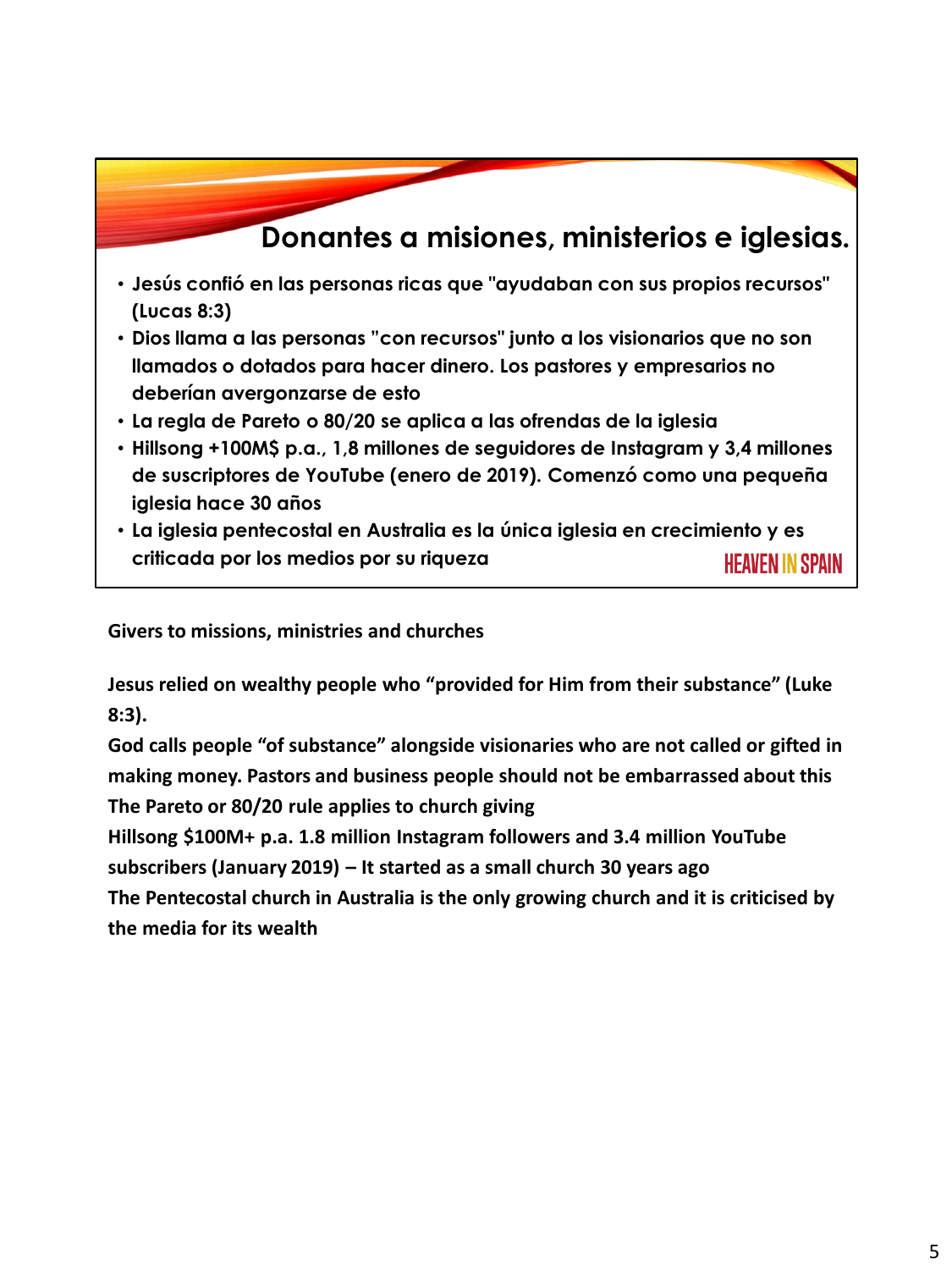# **Empresas que hacen misión**

- **Algunos empresarios también son llamados a involucrarse más en la iglesia y en las actividades misioneras de la iglesia**
- **Tienen dones que los han llevado a tener éxito en los negocios y que se pueden usar en la iglesia y en las misiones, a menudo en el liderazgo y las finanzas**
- **Iglesias pequeñas y grandes adoptan países y envían equipos para ayudar a las iglesias**
- **He llevado equipos en muchos viajes a la India y Camboya, donde los empresarios ayudan a la iglesia a planificar. Los empresarios vienen porque tienen la flexibilidad y los recursos para estar allí**

**HEAVEN IN SPAIN** 

**Businesses that do mission**

**Some business people are also called to get more involved in the church and the church's missionary activities**

**They have gifts that have caused them to be successful in business that can be used in church and missions, often in leadership and finances**

**Small and large churches adopt countries and send teams to help churches I have led teams on many trips to India and Cambodia where business people help the church's plan. Business people come because they have the flexibility and resources to be there**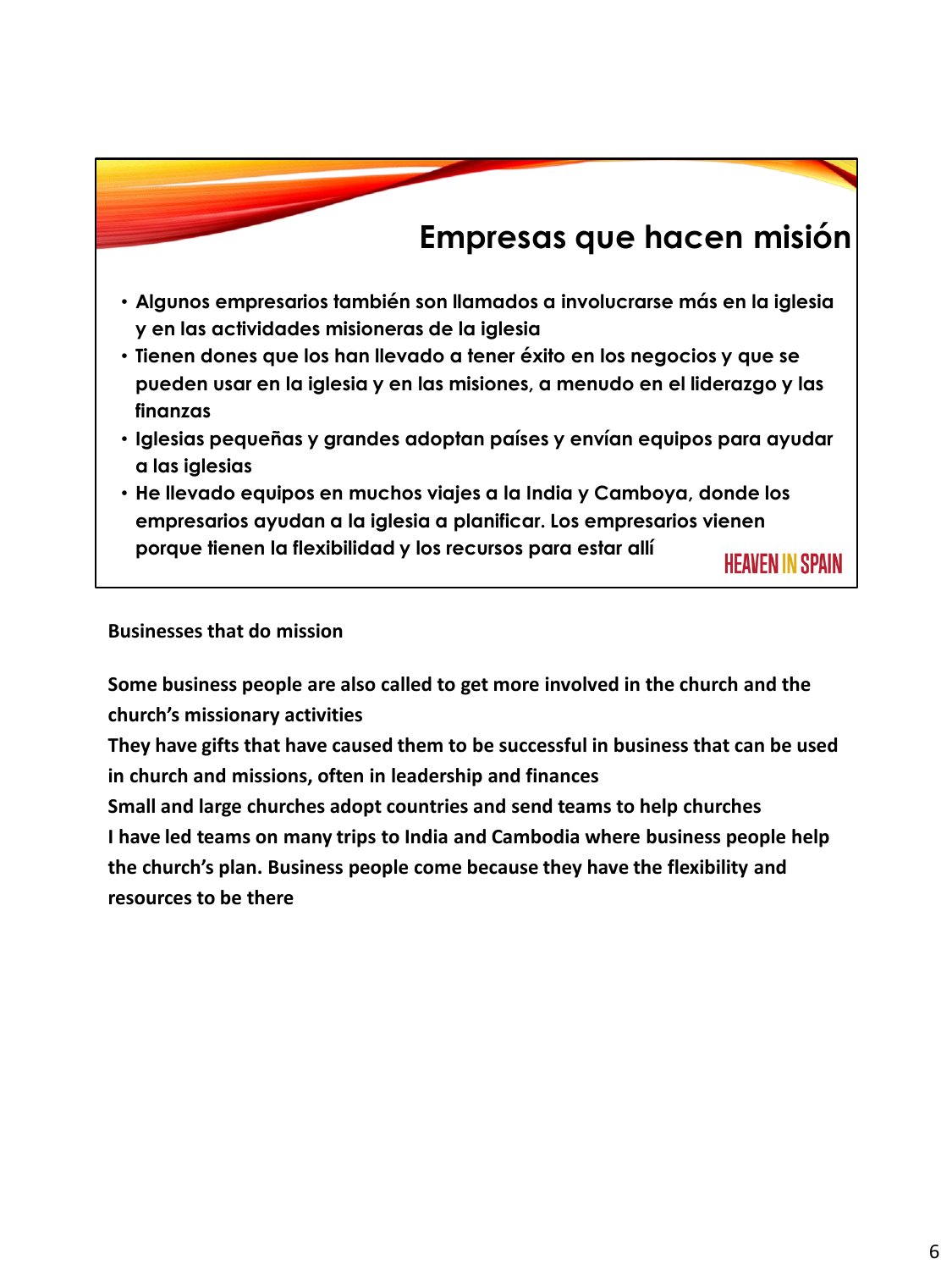## **La empresa como misión**

- **Algunos empresarios comienzan a ver sus empresas, no solo en cuanto a ser éticos y generadores de fondos para las visiones de otros**
- **Comienzan a expresar los dones de fe y del apostolado**
- **Sus empresas se orientan a ayudar a los demás**
- **Las propias empresas ayudan a los pobres y comienzan proyectos en el tercer mundo**
- **Examinan sus cadenas de valor**
- **Atienden al bienestar de su personal**

**HEAVEN IN SPAIN** 

#### **Business as mission**

**Some business people begin to see their business, not just as something to be ethical about and a generator of money for other's visions The begin to express gifts of faith and apostolic Their business become oriented to help others Businesses themselves help the poor and start projects in the third world They examine their value chains They attend to the well-being of their staff**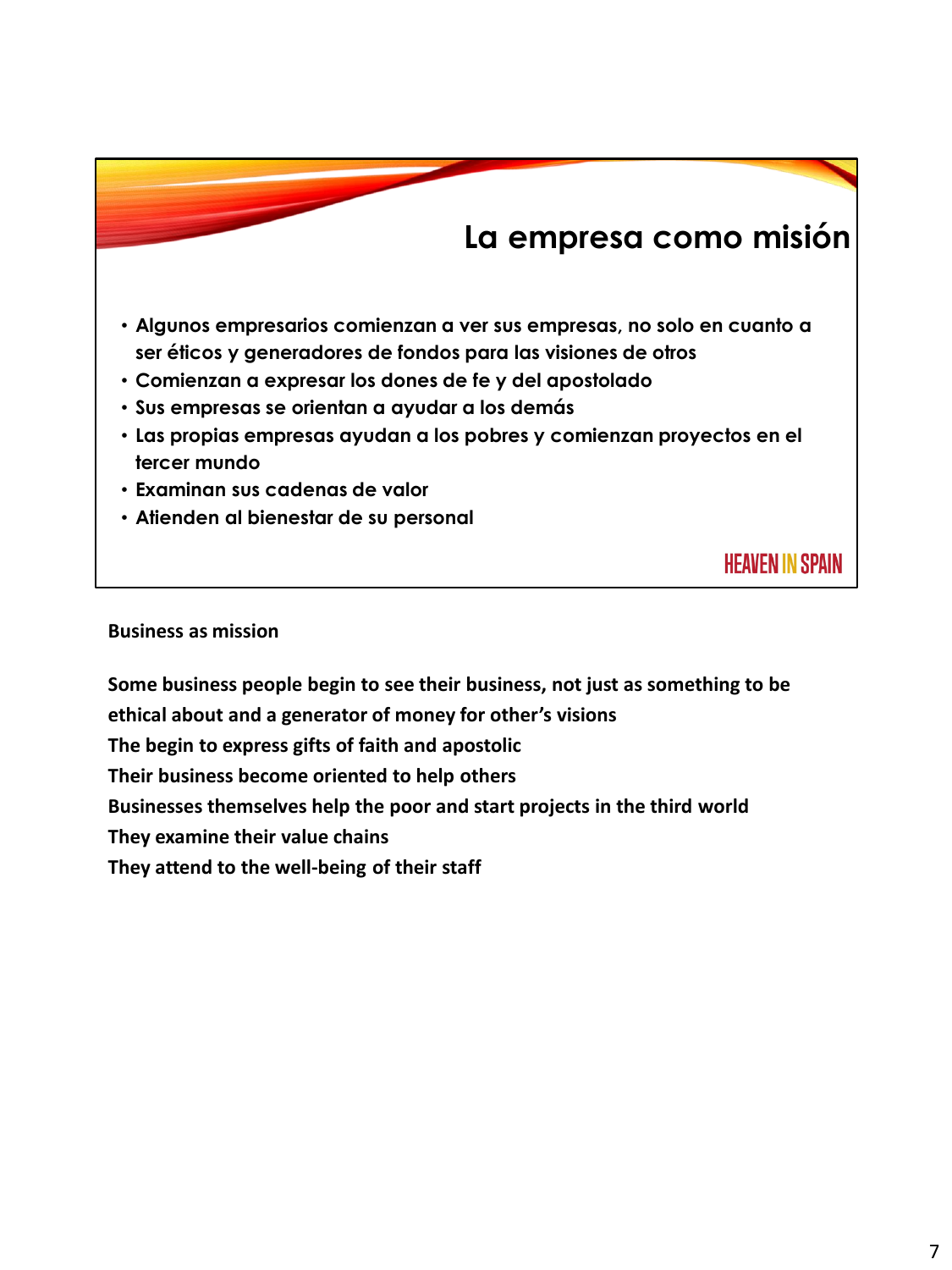# **Pioneros del reino**

- **Algunas empresas están llamadas a ver su función principal como portadores del reino**
- **Crean y cambian ambientes espirituales**
- **Son proféticos y apostólicos**
- **Operan por fe y tienen señales y prodigios**
- **Asumen su papel junto a las iglesias del reino para ver al cielo venir a la tierra**
- **Ven la búsqueda de la cultura del reino como algo más importante incluso que sus productos y servicios**
- **Adoptan el modelo SED o TOD del reino**

**HEAVEN IN SPAIN** 

### **Kingdom Pioneers**

**Some businesses are called to see their and their business's primary role as bringing the Kingdom**

**They create and change spiritual atmospheres**

**They are prophetic and apostolic**

**They operate in faith and have signs and wonders**

**They take up their role alongside Kingdom churches to see Heaven come to Earth**

**They see the pursuit of Kingdom culture as more important even than their** 

**products and services**

**They adopt the SED or TOD Kingdom model**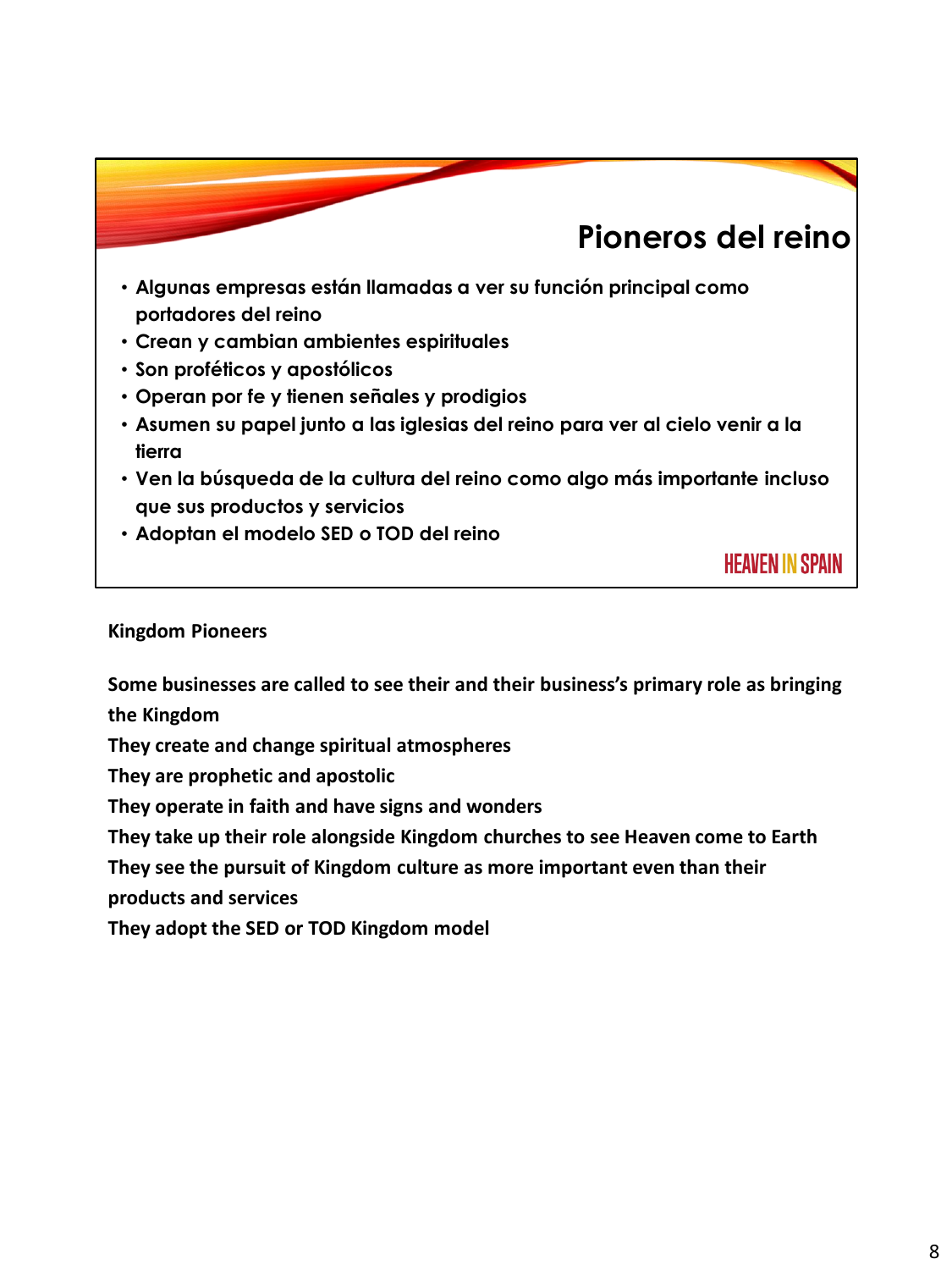

**The TOD model**